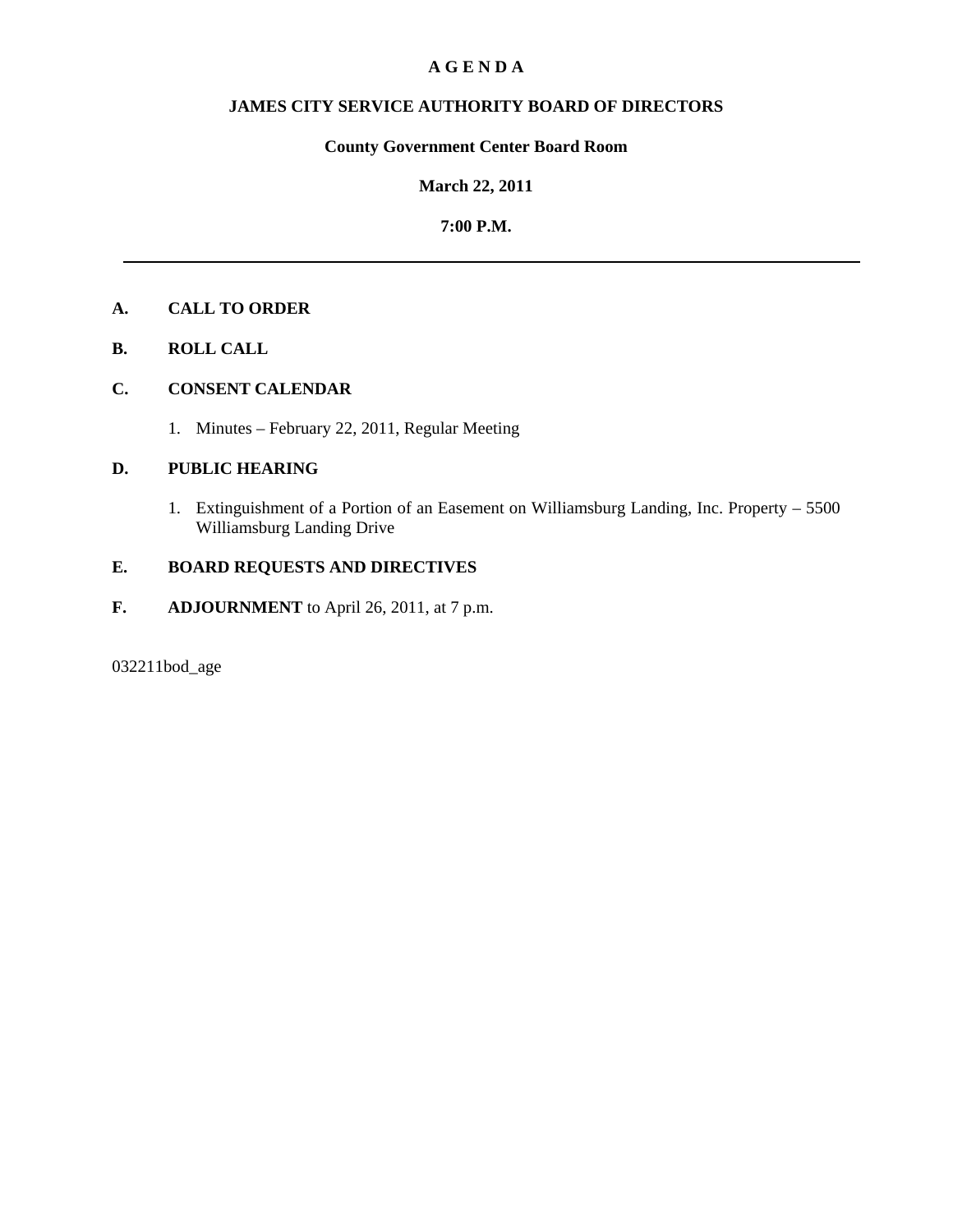# AT A REGULAR MEETING OF THE BOARD OF DIRECTORS OF THE JAMES CITY SERVICE AUTHORITY, JAMES CITY COUNTY, VIRGINIA, HELD ON THE 22ND DAY OF FEBRUARY

# 2011, AT 7:00 P.M. IN THE COUNTY GOVERNMENT CENTER BOARD ROOM, 101 MOUNTS

# BAY ROAD, JAMES CITY COUNTY, VIRGINIA.

# A. CALL TO ORDER

# B. ROLL CALL

James G. Kennedy, Chairman James O. Icenhour, Jr., Vice Chairman Mary K. Jones Bruce C. Goodson John J. McGlennon

Robert C. Middaugh, Secretary Leo P. Rogers, County Attorney Larry M. Foster, General Manager

# C. CONSENT CALENDAR

Mr. Goodson made a motion to adopt the Consent Calendar.

The motion passed by a unanimous voice vote.

# 1. Minutes - January 25, 2011, Regular Meeting

# D. PUBLIC HEARING

### 1. Public Hearing Set to Consider Reducing Grinder Pump Fee

Mr. Foster stated that an advertisement was submitted for a public hearing reducing the grinder pump fee due to evaluation of actual costs over the last three years. He stated staffhas recommended that the fee be lowered from \$300 to \$260 due to recent trends.

Mr. Icenhour stated that the action taken tonight would be effective March 1, 2011.

Mr. Foster stated that was correct.

Mr. McGlennon thanked Mr. Foster for evaluating this fee to determine that the cost could be reduced.

Mr. Kennedy opened the Public Hearing.

As no one wished to speak to this matter, Mr. Kennedy closed the Public Hearing.

Mr. McGlennon made a motion to adopt the resolution.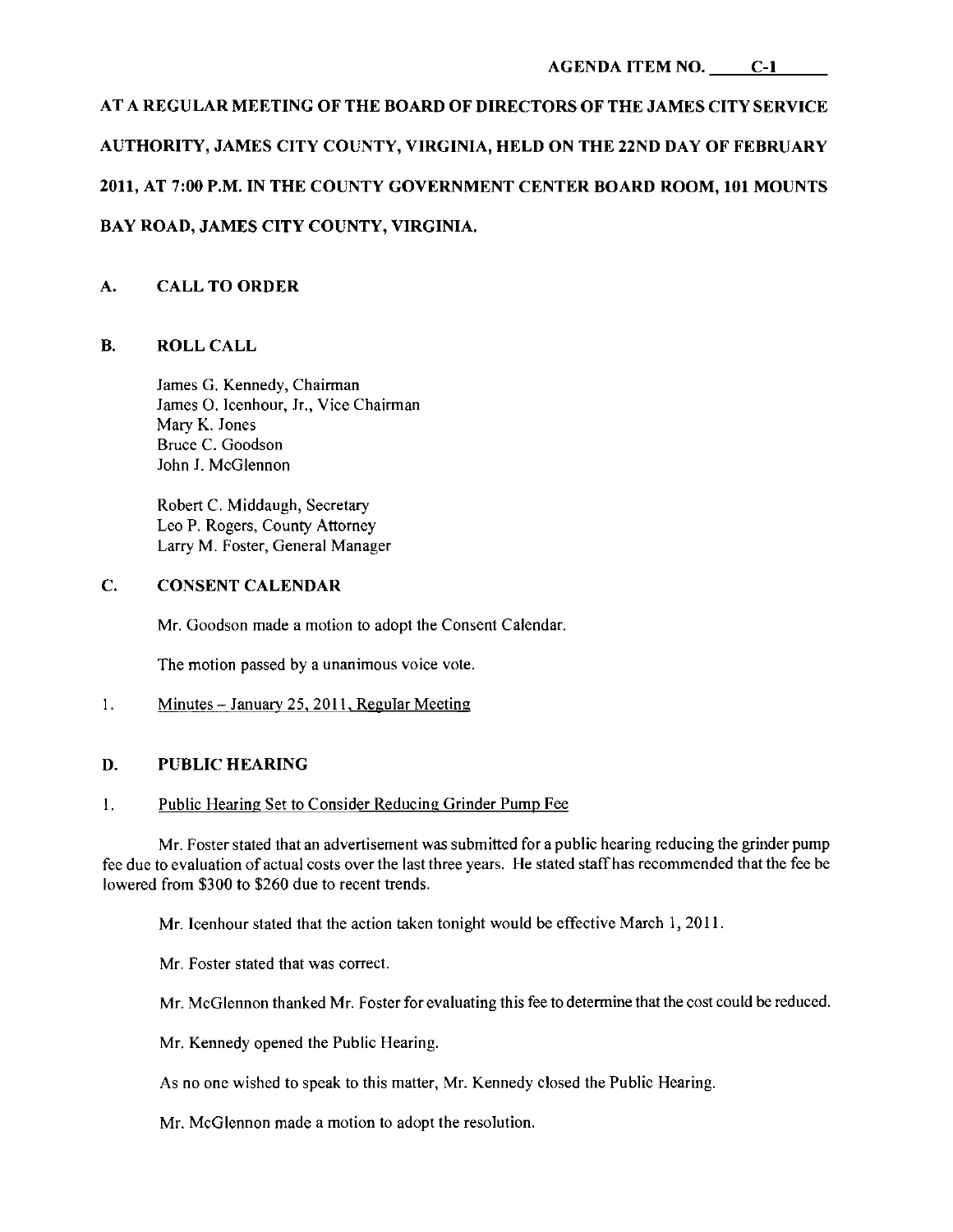On a roll call vote, the vote was: AYE: Goodson, McGlennon, Icenhour, Jones, Kennedy (5). NAY: (0).

# **RESOLUTION**

### PUBLIC HEARING TO CONSIDER REDUCING GRINDER PUMP FEE

- WHEREAS, the Grinder Pump Maintenance Fee established in the Regulations Governing Utility Service is based on the cost to provide the service; and
- WHEREAS, based on experiences over the past 32 months the Grinder Pump Maintenance Fee can be reduced from \$300 to \$260 annually; and
- WHEREAS, the new fee has been advertised as required by the Code of Virginia prior to changing sewerrelated fees.
- NOW, THEREFORE, BE IT RESOLVED that the Board of Directors of the James City Service Authority, James City County, Virginia, hereby establishes March 1,2011, as the effective date to amend the Regulations Governing Utility Service by reducing the Grinder Pump Maintenance Fee from \$300 to \$260 annually.

## E. **BOARD CONSIDERATION**

1. Authorization to Join the Virginia Association of Counties (VACo) Group Self Insurance Pool

Mr. Foster stated that this was a housekeeping item since the James City Service Authority (JCSA) transferred its insurance program to the V ACO Group SelfInsurance Pool, but that the workers' compensation policy was separate and the authorization was not previously given, though the JCSA has been participating for about three years. He stated the resolution should be authorized.

Mr. Goodson made a motion to adopt the resolution.

The motion passed by a unanimous voice vote.

### **RESOLUTION**

### AUTHORIZATION TO TRANSFER WORKERS' COMPENSATION INSURANCE TO THE

### VIRGINIA ASSOCIATION OF COUNTIES RISK POOL (VACORP)

- WHEREAS, James City Service Authority (JCSA) desires to protect against liability and workers' compensation claims and property losses and to provide for payment of claims or losses for which the JCSA may be liable; and
- WHEREAS, the Virginia Association of Counties Group Self Insurance Risk Pool (VACoRP), has been established pursuant to Chapter 27 (§ 15.2-2700 et seq.) and Title 15.2 of the Code of Virginia; and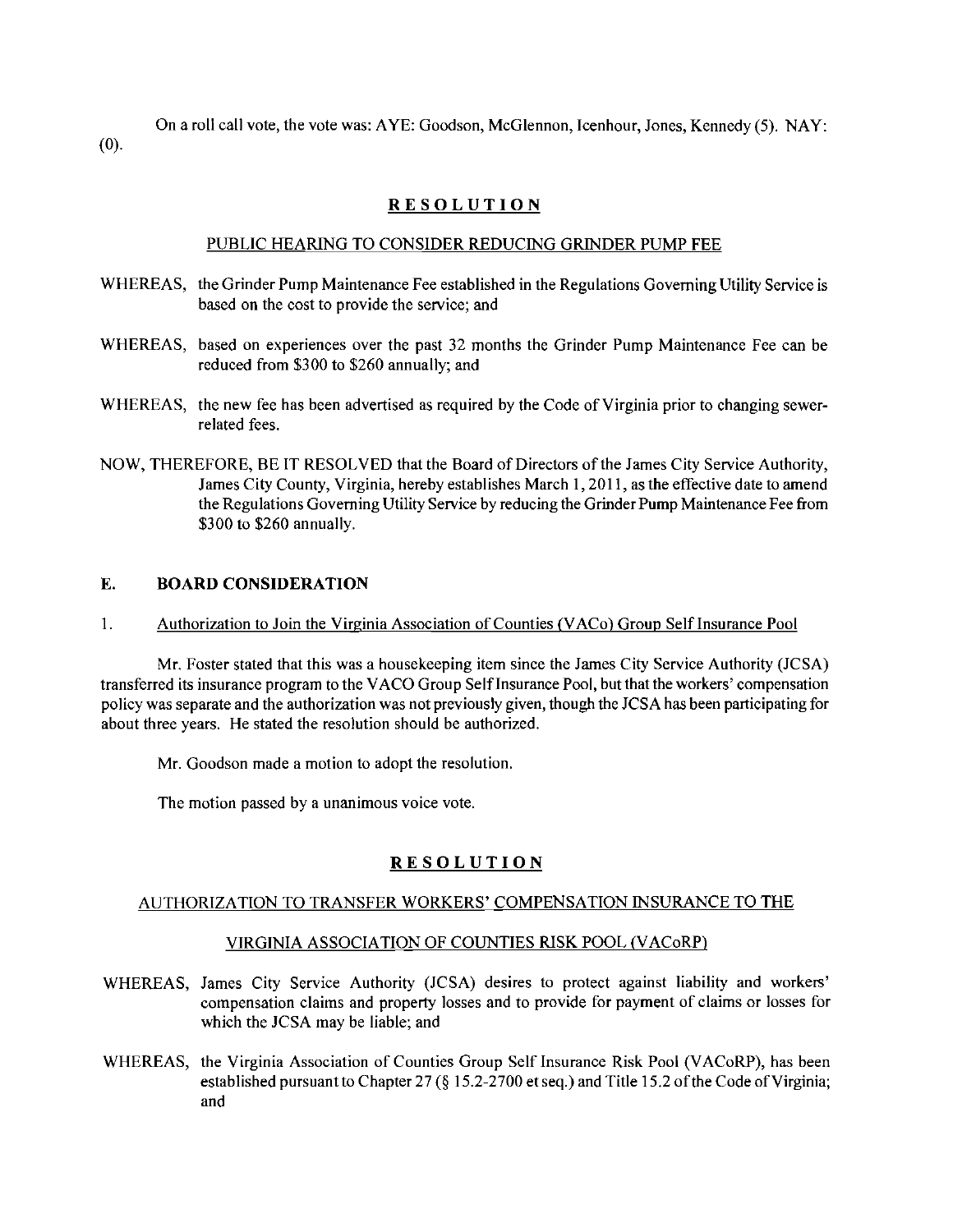- WHEREAS, it is desirable for JCSA to join the VACoRP in order to provide a method of risk sharing for liability and workers' compensation claims and property losses.
- NOW, THEREFORE, BE IT RESOLVED that the Board of Directors ofthe James City Service Authority, James City County, Virginia, hereby agrees to the Member Agreement entitled "Memher Agreement for Virginia Association ofCounties Group SelfInsurance Risk Pool" which creates a group fund to pay liability and workers' compensation claims and property losses of the counties and other loeal agencies joining the Group, and we acknowledge we have received a copy of the pertinent Plan and supporting documents.
- BE IT FURTHER RESOLVED that the General Manager of the JCSA is authorized to execute the member agreement to join the V ACoRP and to act on behalf of the JCSA in matters relative to the group.

### F. BOARD REQUESTS AND DIRECTIVES

Mr. Kennedy asked about what the daily water consumption was during the off-season.

Mr. Foster stated that the current consumption was 3 to 3.75 million gallons per day (MGD).

Mr. Kennedy asked the comparison to peak consumption in the summer.

Mr. Foster stated that consumption was about 7 to 8 MGD in the peak period.

Mr. Icenhour asked if the summer figures are lower than the past due to water conservation,

Mr. Foster stated that the rate structure and the water conservation communication plan have an impact, but he helieved it was difficult to determine what the impact is. He stated the odd and even schedule has reduced the peak impact, but the demand was mainly based on the temperature and rainfall.

Mr. McGlennon asked if he could he provided with a household usage figure during the budget process.

Mr. Kennedy requested notifieation about rates and water usage for every new customer. He asked that some examples and scenarios be provided as well.

Mr. Foster stated that the JCSA was in the process of doing this automatically through the Hampton Roads Sanitation District (HRSD), He said those suggestions could be incorporated in the letter that staffwas developing.

G. ADJOURNMENT to March 22, 2011, at 7 p.m.

Mr. Goodson made a motion to adjourn.

The motion passed by a unanimous voice vote,

At 7:50 p.m., Mr, Kennedy adjourned the Board of Directors.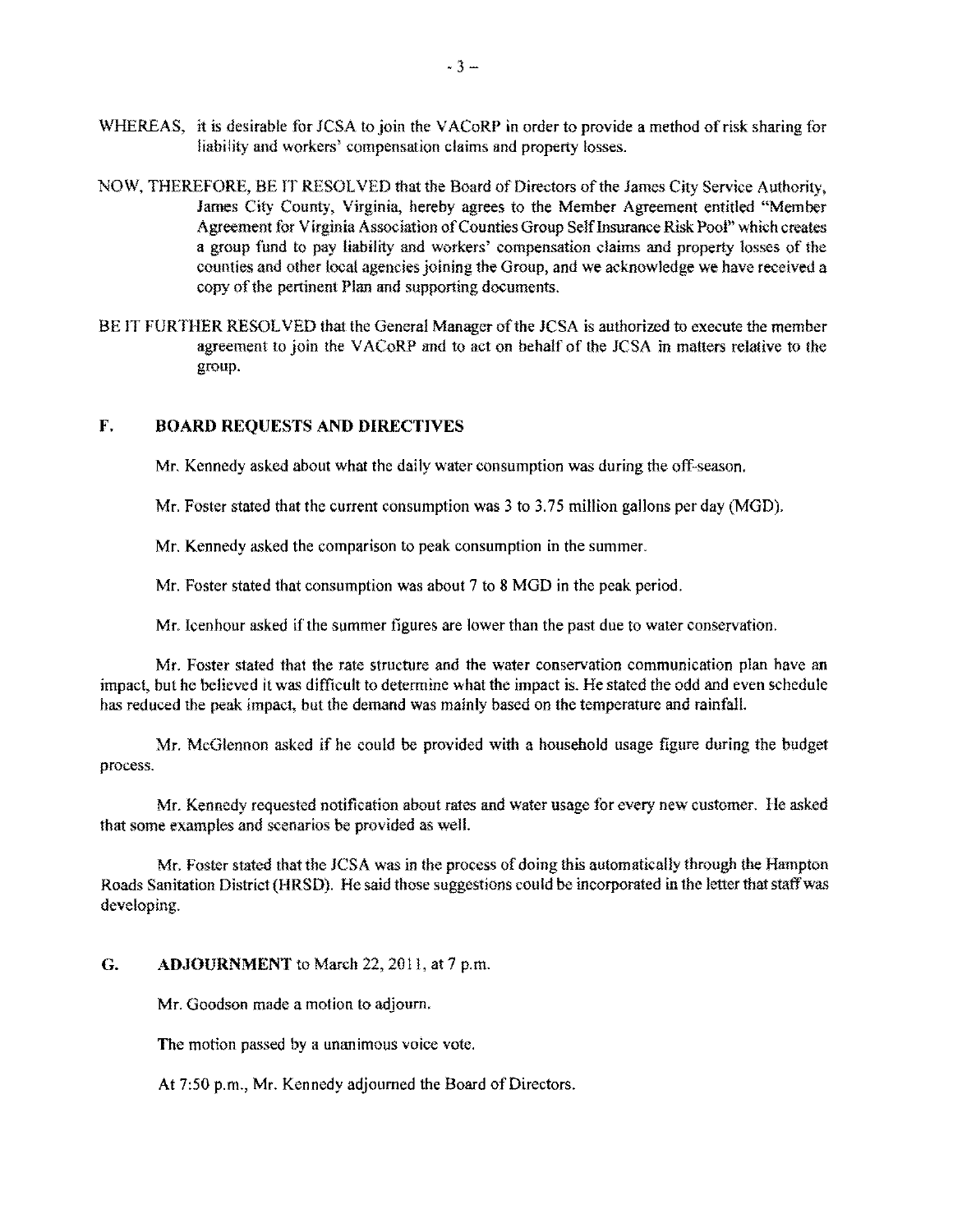Widdle of F Robert C. Middaugh<br>Secretary to the Board

 $022211$ bod\_min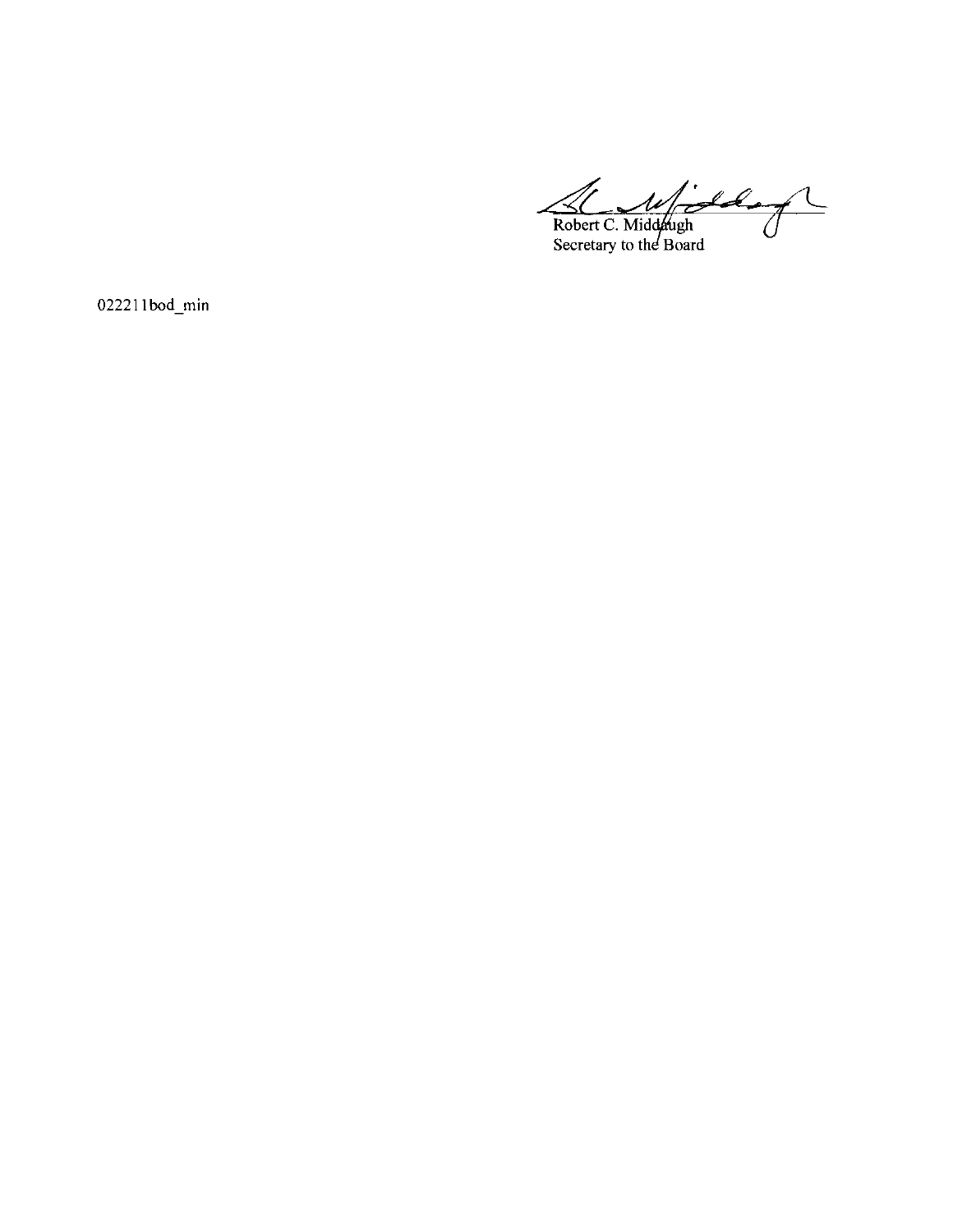# **AT A REGULAR MEETING OF THE BOARD OF DIRECTORS OF THE JAMES CITY SERVICE AUTHORITY, JAMES CITY COUNTY, VIRGINIA, HELD ON THE 22ND DAY OF FEBRUARY 2011, AT 7:00 P.M. IN THE COUNTY GOVERNMENT CENTER BOARD ROOM, 101 MOUNTS BAY ROAD, JAMES CITY COUNTY, VIRGINIA.**

# **A. CALL TO ORDER**

# **B. ROLL CALL**

James G. Kennedy, Chairman James O. Icenhour, Jr., Vice Chairman Mary K. Jones Bruce C. Goodson John J. McGlennon

Robert C. Middaugh, Secretary Leo P. Rogers, County Attorney Larry M. Foster, General Manager

### **C. CONSENT CALENDAR**

Mr. Goodson made a motion to adopt the Consent Calendar.

The motion passed by a unanimous voice vote.

# 1. Minutes – January 25, 2011, Regular Meeting

# **D. PUBLIC HEARING**

### 1. Public Hearing Set to Consider Reducing Grinder Pump Fee

 Mr. Foster stated that an advertisement was submitted for a public hearing reducing the grinder pump fee due to evaluation of actual costs over the last three years. He stated staff has recommended that the fee be lowered from \$300 to \$260 due to recent trends.

Mr. Icenhour stated that the action taken tonight would be effective March 1, 2011.

Mr. Foster stated that was correct.

 Mr. McGlennon thanked Mr. Foster for evaluating this fee to determine that the cost could be reduced.

Mr. Kennedy opened the Public Hearing.

As no one wished to speak to this matter, Mr. Kennedy closed the Public Hearing.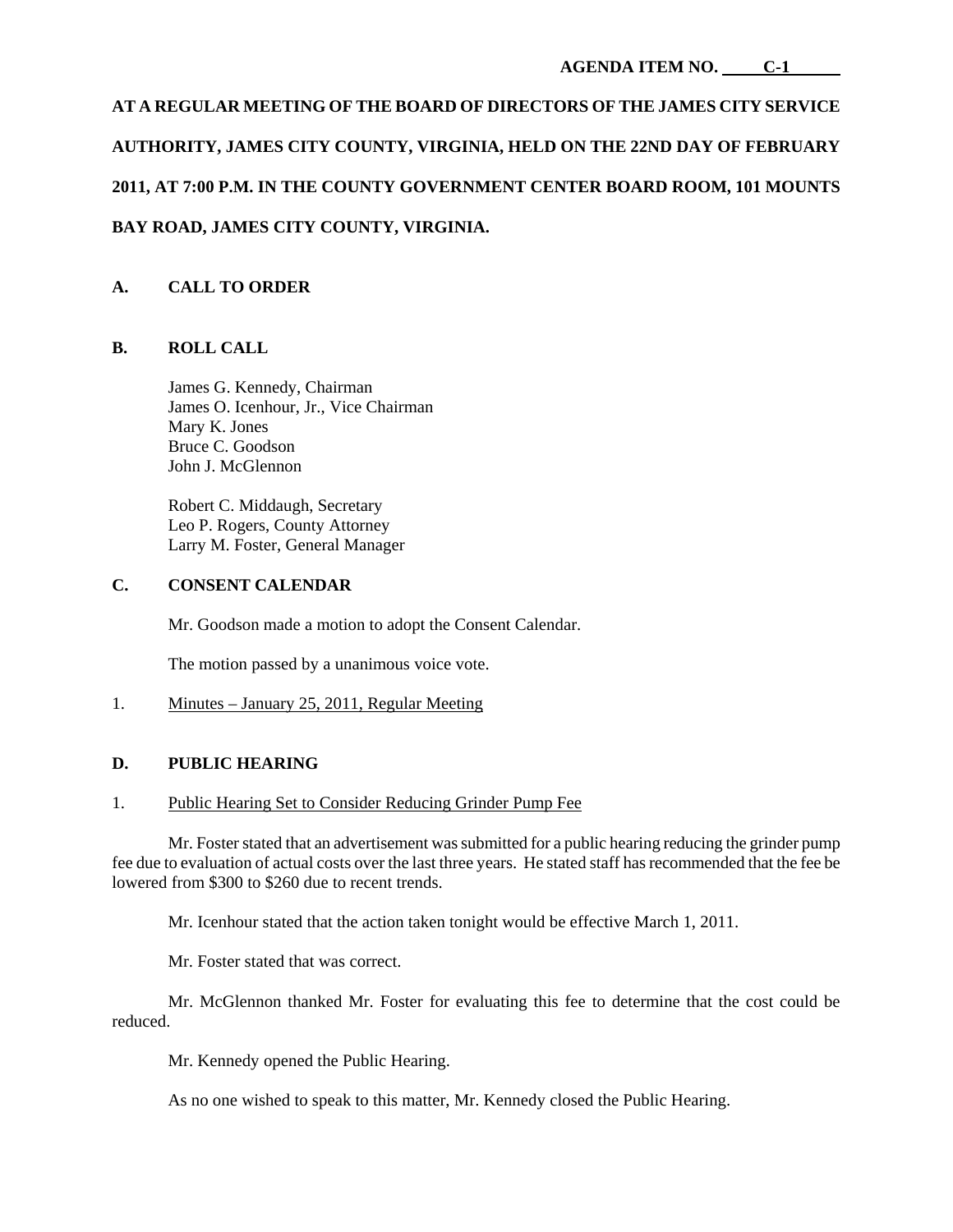Mr. McGlennon made a motion to adopt the resolution.

 On a roll call vote, the vote was: AYE: Goodson, McGlennon, Icenhour, Jones, Kennedy (5). NAY:  $(0)$ .

### **R E S O L U T I O N**

### PUBLIC HEARING TO CONSIDER REDUCING GRINDER PUMP FEE

- WHEREAS, the Grinder Pump Maintenance Fee established in the Regulations Governing Utility Service is based on the cost to provide the service; and
- WHEREAS, based on experiences over the past 32 months the Grinder Pump Maintenance Fee can be reduced from \$300 to \$260 annually; and
- WHEREAS, the new fee has been advertised as required by the Code of Virginia prior to changing sewerrelated fees.
- NOW, THEREFORE, BE IT RESOLVED that the Board of Directors of the James City Service Authority, James City County, Virginia, hereby establishes March 1, 2011, as the effective date to amend the Regulations Governing Utility Service by reducing the Grinder Pump Maintenance Fee from \$300 to \$260 annually.

### **E. BOARD CONSIDERATION**

1. Authorization to Join the Virginia Association of Counties (VACo) Group Self Insurance Pool

 Mr. Foster stated that this was a housekeeping item since the James City Service Authority (JCSA) transferred its insurance program to the VACO Group Self Insurance Pool, but that the workers' compensation policy was separate and the authorization was not previously given, though the JCSA has been participating for about three years. He stated the resolution should be authorized.

Mr. Goodson made a motion to adopt the resolution.

The motion passed by a unanimous voice vote.

### **R E S O L U T I O N**

### AUTHORIZATION TO TRANSFER WORKERS' COMPENSATION INSURANCE TO THE

### VIRGINIA ASSOCIATION OF COUNTIES RISK POOL (VACoRP)

- WHEREAS, James City Service Authority (JCSA) desires to protect against liability and workers' compensation claims and property losses and to provide for payment of claims or losses for which the JCSA may be liable; and
- WHEREAS, the Virginia Association of Counties Group Self Insurance Risk Pool (VACoRP), has been established pursuant to Chapter 27 (§ 15.2-2700 et seq.) and Title 15.2 of the Code of Virginia; and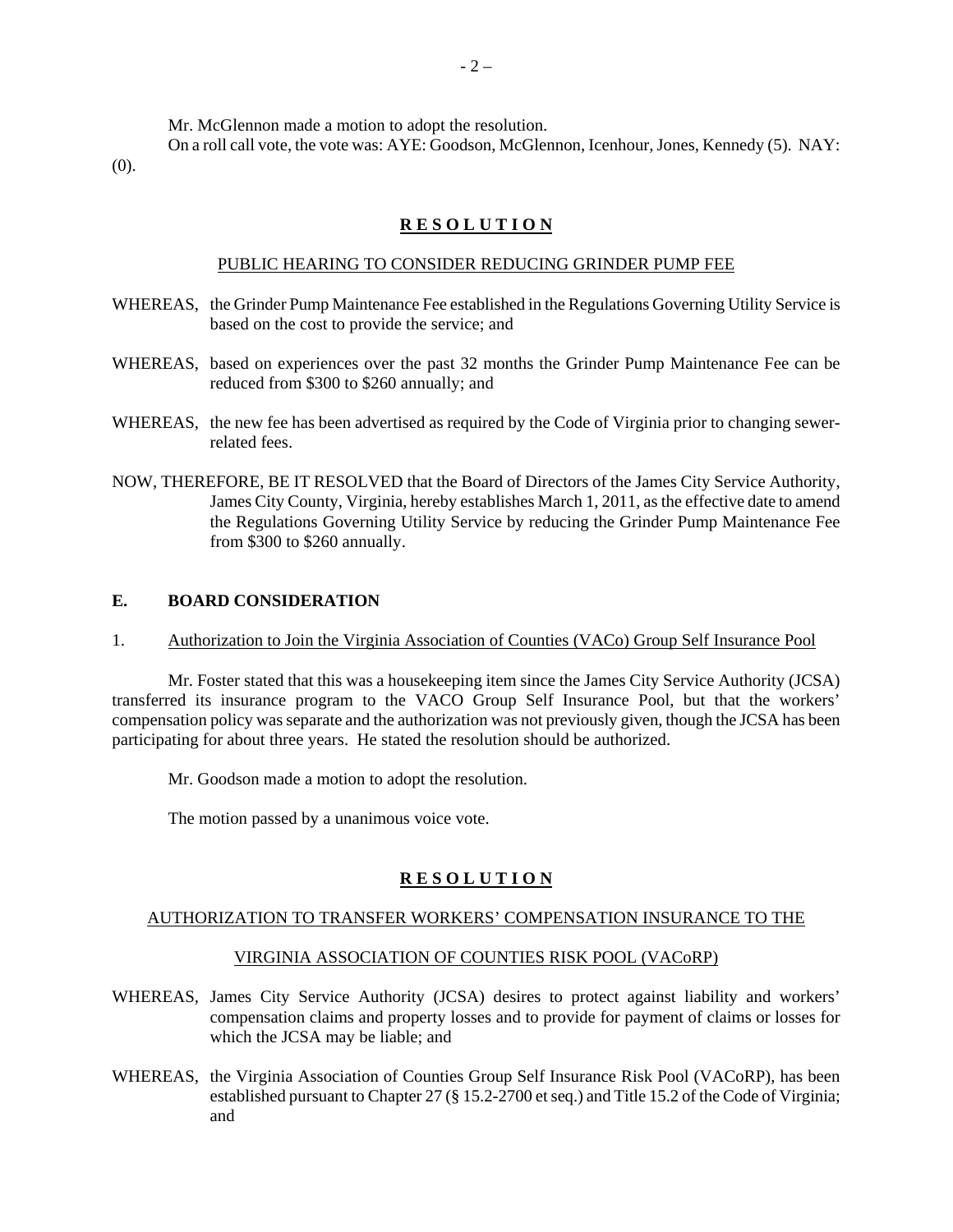- WHEREAS, it is desirable for JCSA to join the VACoRP in order to provide a method of risk sharing for liability and workers' compensation claims and property losses.
- NOW, THEREFORE, BE IT RESOLVED that the Board of Directors of the James City Service Authority, James City County, Virginia, hereby agrees to the Member Agreement entitled "Member Agreement for Virginia Association of Counties Group Self Insurance Risk Pool" which creates a group fund to pay liability and workers' compensation claims and property losses of the counties and other local agencies joining the Group, and we acknowledge we have received a copy of the pertinent Plan and supporting documents.
- BE IT FURTHER RESOLVED that the General Manager of the JCSA is authorized to execute the member agreement to join the VACoRP and to act on behalf of the JCSA in matters relative to the group.

### **F. BOARD REQUESTS AND DIRECTIVES**

Mr. Kennedy asked about what the daily water consumption was during the off-season.

Mr. Foster stated that the current consumption was 3 to 3.75 million gallons per day (MGD).

Mr. Kennedy asked the comparison to peak consumption in the summer.

Mr. Foster stated that consumption was about 7 to 8 MGD in the peak period.

Mr. Icenhour asked if the summer figures are lower than the past due to water conservation.

 Mr. Foster stated that the rate structure and the water conservation communication plan have an impact, but he believed it was difficult to determine what the impact is. He stated the odd and even schedule has reduced the peak impact, but the demand was mainly based on the temperature and rainfall.

 Mr. McGlennon asked if he could be provided with a household usage figure during the budget process.

 Mr. Kennedy requested notification about rates and water usage for every new customer. He asked that some examples and scenarios be provided as well.

 Mr. Foster stated that the JCSA was in the process of doing this automatically through the Hampton Roads Sanitation District (HRSD). He said those suggestions could be incorporated in the letter that staff was developing.

#### **G. ADJOURNMENT** to March 22, 2011, at 7 p.m.

Mr. Goodson made a motion to adjourn.

The motion passed by a unanimous voice vote.

At 7:50 p.m., Mr. Kennedy adjourned the Board of Directors.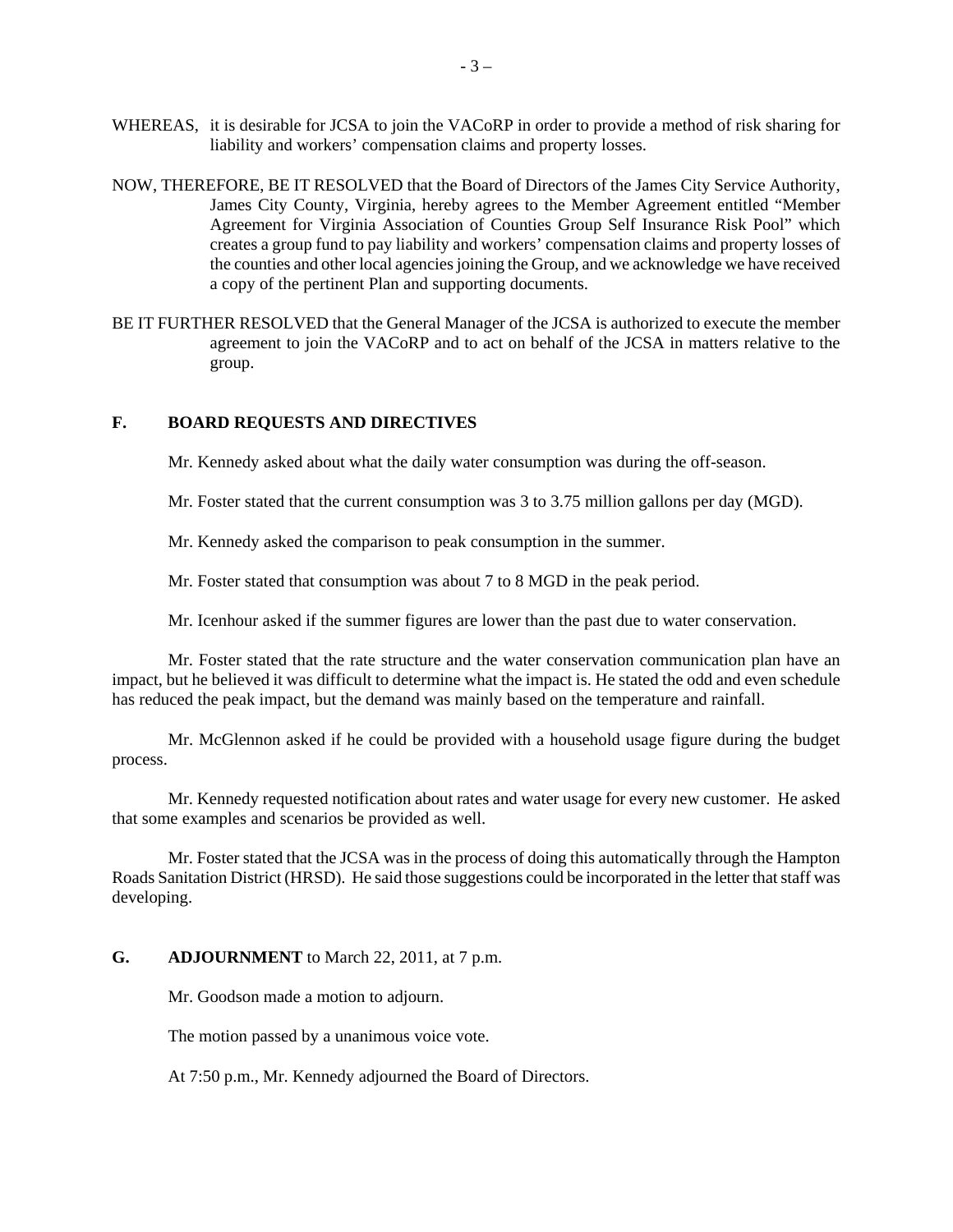Robert C. Middaugh Secretary to the Board

022211bod\_min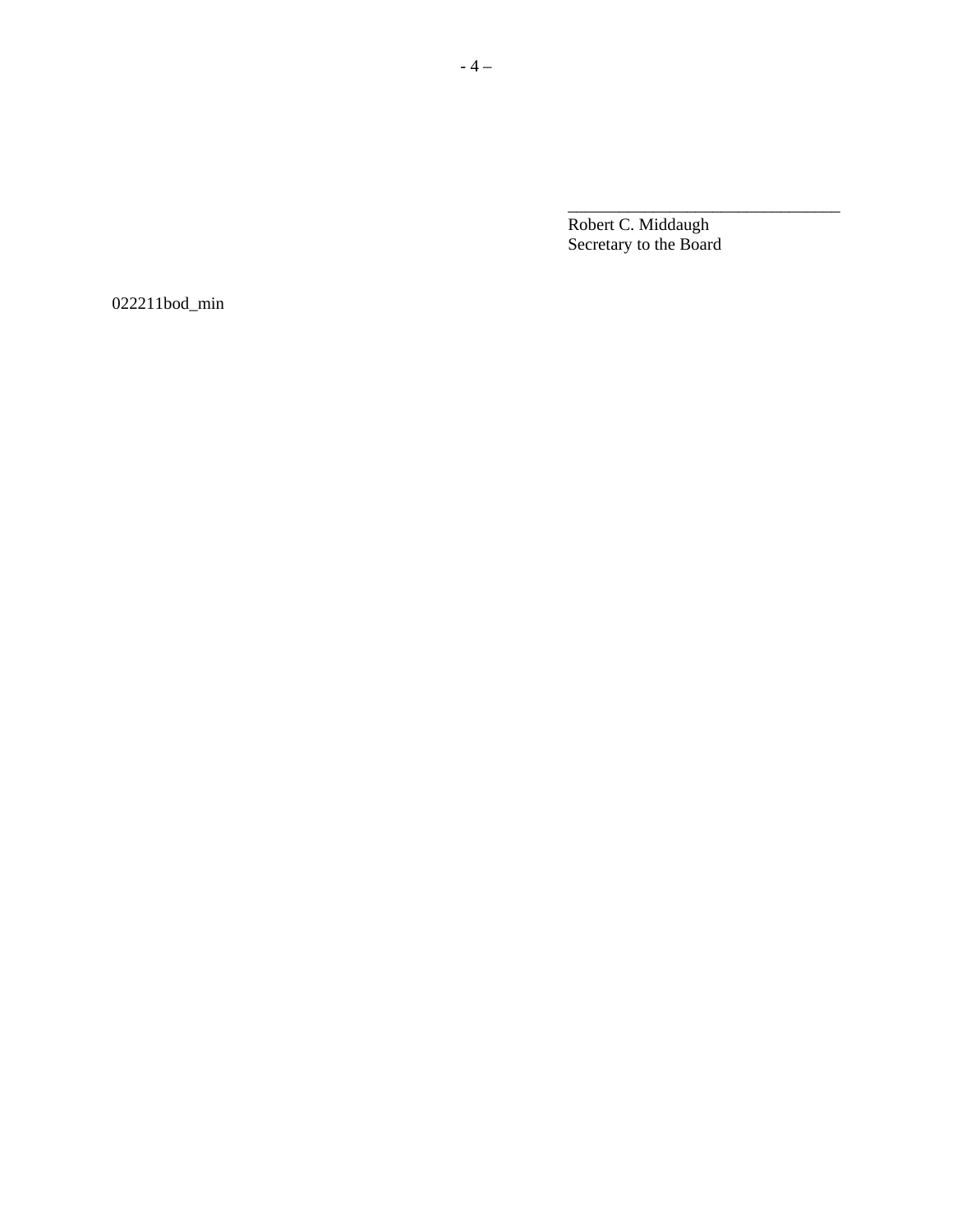# **MEMORANDUM COVER**



**Subject:** Extinguishment of a Portion of an Easement on Williamsburg Landing Inc. Property – 5500 Williamsburg Landing Drive

# **Strategic Management Plan Pathway:** N/A

**Action Requested:** Shall the Board approve the resolution authorizing the extinguishment of a portion of an easement located within the Williamsburg Landing Complex to allow the expansion of the facility?

**Summary:** Williamsburg Landing Inc. plans to expand its Woodhaven facility encroaching on a portion of a James City Service Authority (JCSA) easement and has agreed to mitigate any impacts. JCSA staff has determined that the easement area can be extinguished without impacting sewer service to its customers.

Staff recommends approval of the attached resolution.

**Fiscal Impact:** N/A

**FMS Approval, if Applicable:** Yes  $\Box$  No  $\Box$ 

| <b>Assistant County Administrator</b> |  |
|---------------------------------------|--|
|---------------------------------------|--|

Doug Powell

### **Attachments:**

l

- 1. Memorandum
- 2. Resolution

**County Administrator** 

Robert C. Middaugh \_\_\_\_\_\_\_

| <b>Agenda Item No.: D-1</b> |  |  |
|-----------------------------|--|--|
|                             |  |  |

**Date:** March 22, 2011

ExtWLndEsmt\_cvr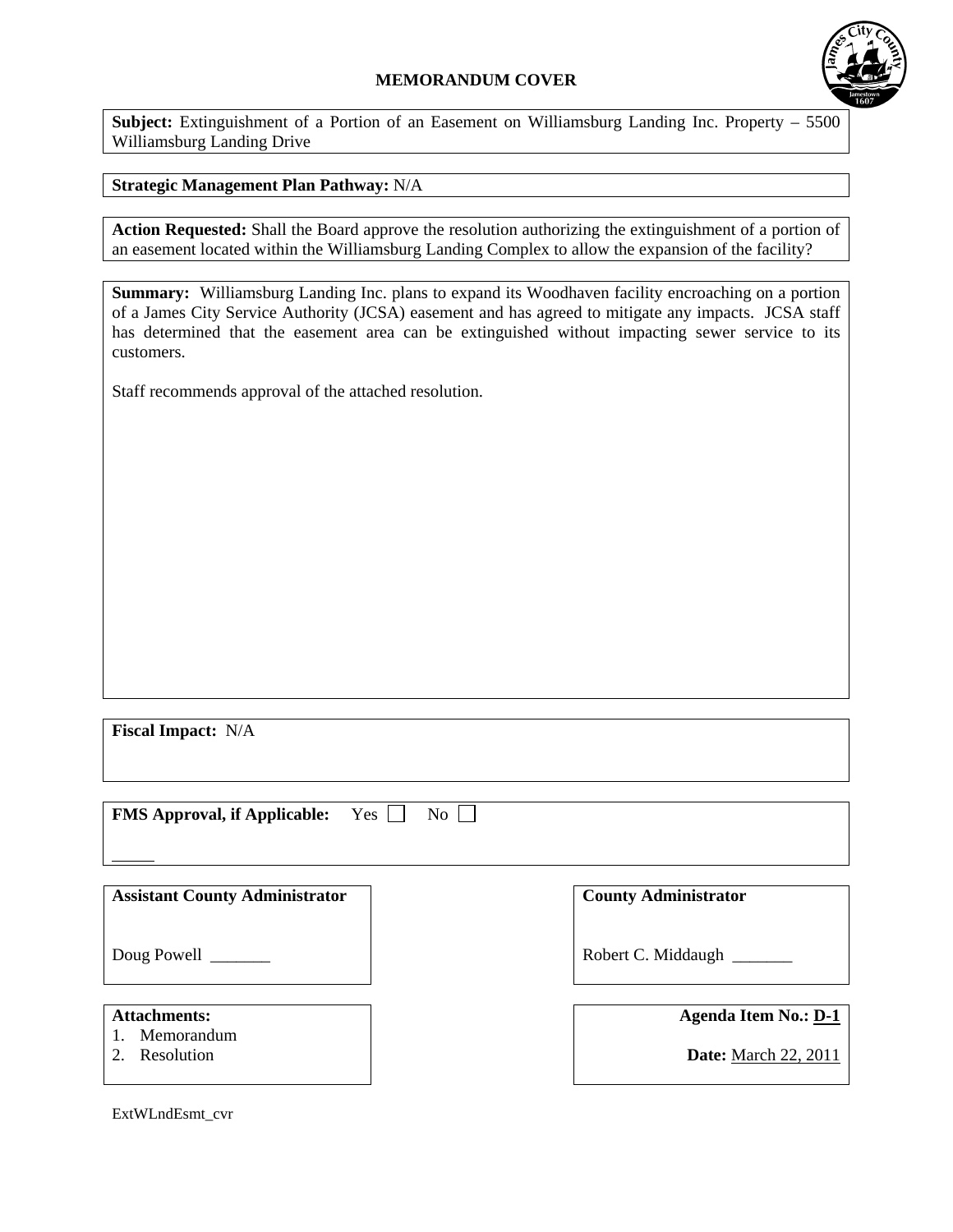### **M E M O R A N D U M**

| DATE:           | March 22, 2011                                                                                                        |
|-----------------|-----------------------------------------------------------------------------------------------------------------------|
| TO:             | The Board of Directors                                                                                                |
| FROM:           | Larry M. Foster, General Manager, James City Service Authority                                                        |
| <b>SUBJECT:</b> | Extinguishment of a Portion of an Easement on Williamsburg Landing Inc. Property – 5500<br>Williamsburg Landing Drive |

Williamsburg Landing Inc.'s planned Woodhaven expansion project will encroach on a James City Service Authority (JCSA) sewer main that crosses property owned by Williamsburg Landing, Inc. Williamsburg Landing Inc. has agreed to mitigate any impacts associated with the relocation of the easement.

This meeting has been advertised as a public hearing on extinguishing the easement on the property as defined on a plat prepared by AES Consulting Engineers and dated January 14, 2011.

Staff recommends that after conducting the required public hearing, the Board approve the attached resolution authorizing the General Manager to sign the necessary documents extinguishing a portion the JCSA easement identified as James City County Tax Map Parcel No. 4820100003.

Dary In Foster

LMF/nb ExtWLndEsmt\_mem

Attachment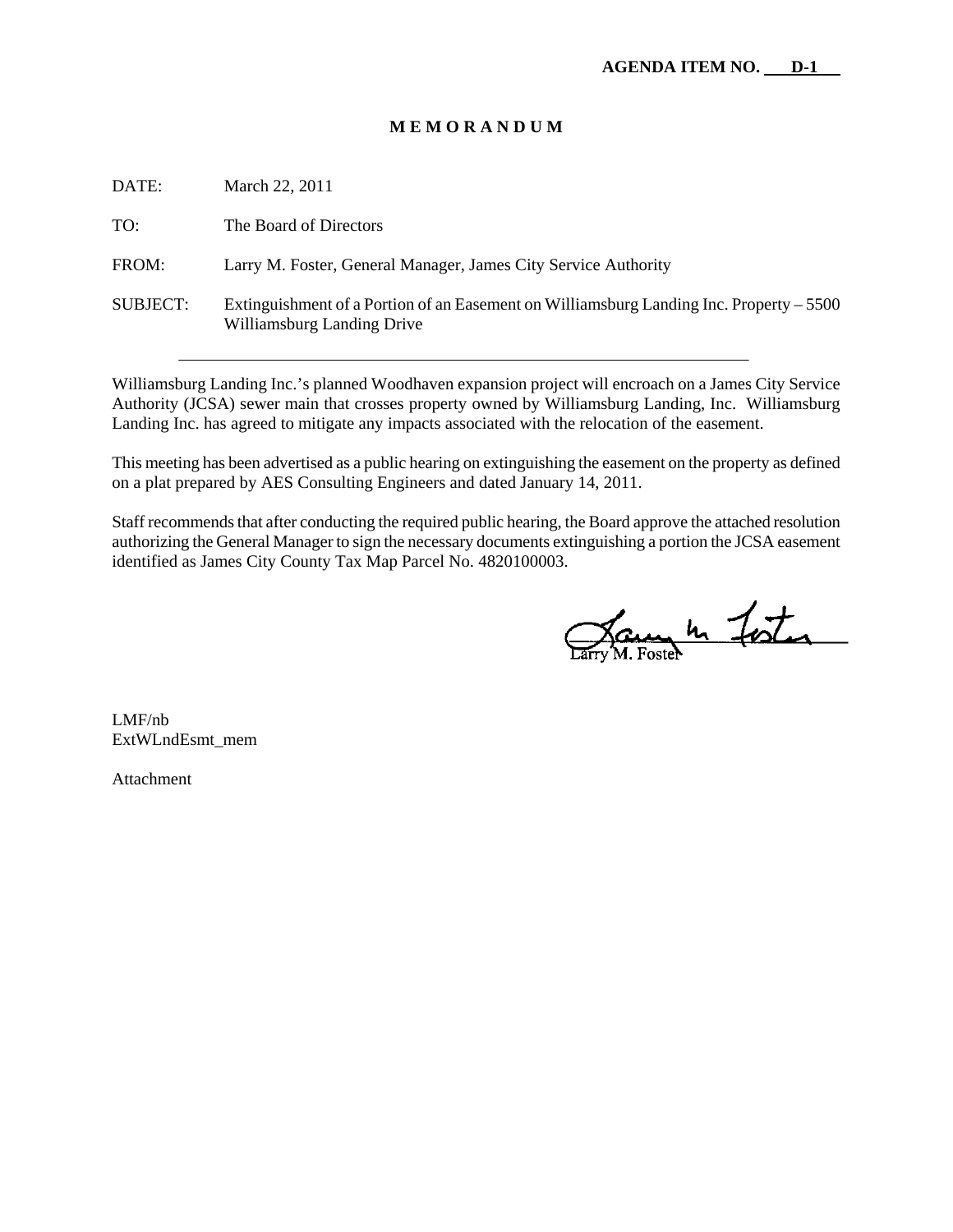# **R E S O L U T I O N**

### EXTINGUISHMENT OF A PORTION OF AN EASEMENT ON WILLIAMSBURG

### LANDING INC. PROPERTY – 5500 WILLIAMSBURG LANDING DRIVE

- WHEREAS, Williamsburg Landing, Inc. desires to build a structure that will encroach on a portion of James City Service Authority (JCSA) easement near the entrance to the complex located at 5500 Williamsburg Landing Drive; and
- WHEREAS, JCSA has determined that the sewer line located within the easement can be relocated without interfering with sewer services.
- NOW, THEREFORE, BE IT RESOLVED that the Board of Directors of the James City Service Authority, James City County, Virginia, having conducted the required public hearing, authorizes the General Manager to sign the appropriate documents to extinguish the easement area designated as on James City County Real Estate Tax Parcel No. 4820100003 and identified on a plat prepared by AES Consulting Engineers and dated January 1, 2011.

James G. Kennedy Chairman, Board of Directors

\_\_\_\_\_\_\_\_\_\_\_\_\_\_\_\_\_\_\_\_\_\_\_\_\_\_\_\_\_\_\_\_\_\_\_\_

ATTEST:

Robert C. Middaugh Secretary to the Board

\_\_\_\_\_\_\_\_\_\_\_\_\_\_\_\_\_\_\_\_\_\_\_\_\_\_\_\_\_\_\_\_

Adopted by the Board of Directors of the James City Service Authority, James City County, Virginia, this 22nd day of March, 2011.

ExtWLndEsmt\_res